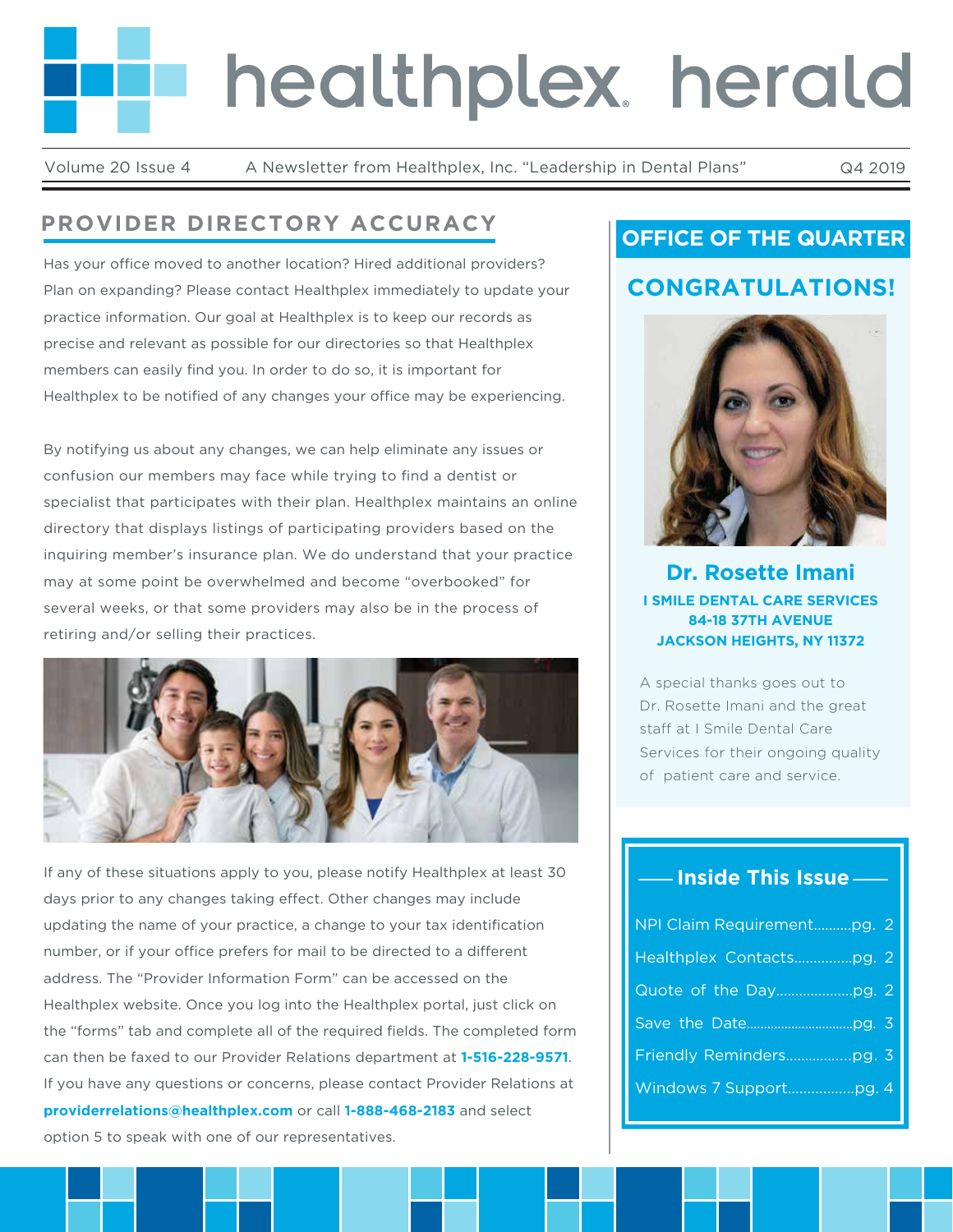#### **Page 2**

# **TREATING PROVIDER NPI CLAIM REQUIREMENT**

An NPI number is required on all claim submissions for treating providers. Claims that are received with a missing NPI number will be denied. Due to current regulations, Healthplex payments will be restricted when a claim form is received without a treating provider's NPI.

How to apply for an NPI:

- Log into the National Plan and Provider Enumeration System *(NPPES)* website and apply online
- Obtain a copy of the paper NPI Application/Update Form on the Centers for Medicare and Medicaid Services (CMS) website and mail the completed form to the requested address
- Phone: 1-800-465-3203 or TTY 1-800-692-2326
- Email: customerservice@npienumerator.com

# **MEDICAID NUMBER REQUIREMENT**

Effective July 1st, 2018, per the 21st Century Cures Act, all New York providers who choose to participate with Medicaid and Child Health Plus (CHP) plans administered by Healthplex must have a Medicaid number. Any owner or associate who retains an expired Medicaid license or simply does not have one will risk being removed from the provider network.



If you or any of your associates in your workplace have not enrolled for a Medicaid number, please visit emedny.org/info/Provider/Enrollment/index.aspx. If you have already submitted an application to New York State Medicaid and would like to check the status of your application, please contact the NYS Medicaid CSRA eMedNY call center at 1-800-343-9000.

*"Nothing can stop the man with the right mental attitude from achieving his goal. Nothing on earth can help the man with the wrong attitude." Thomas Jefferson* 

## **HEALTHPLEX CONTACTS**

#### **healthplex.com**

#### **Phone Numbers**

#### **Provider Hotline.......888-468-2183**

- 1: Eligibility *(Options)*
- 2: Urgent Referrals
- 3: Website Support
- 4: Claims Automated System
- Contracting *(Commercial Programs)* 5:
- Contracting *(Government Programs)* 6:
- 7: Panel Participation

## **UM Clinical Review....888-468-5182 Internet Support.........888-468-5171**

#### **Fax Numbers** *(516 area code)*

| Claims542-2614                    |  |
|-----------------------------------|--|
| <b>Customer Service227-1143</b>   |  |
| <b>Provider Relations228-9571</b> |  |
| Referral Authorization228-5025    |  |

### **E-Mail**

 Info@healthplex.com ProviderRelations@healthplex.com Claims@healthplex.com Referrals@healthplex.com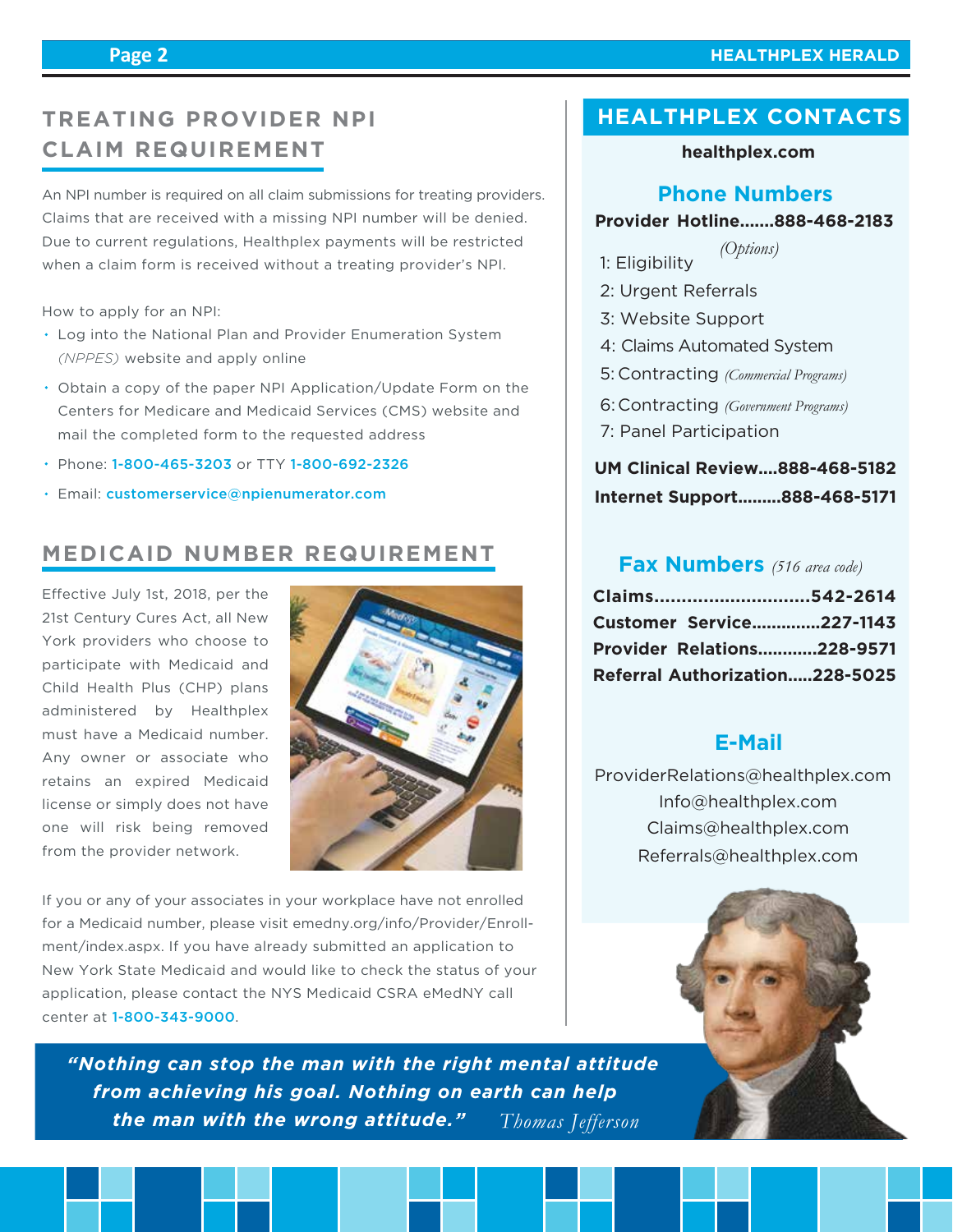(a)

*Save the Date*

**The 2020 Greater Long Island Dental Meeting**

will be held on **March 31st** & **April 1st**  at the Hilton Hotel located at 598 Broadhollow Road, Melville, NY 11747

## **FRIENDLY REMINDERS**

Please remember to list your Usual and Customary Rates (UCR) while submitting claims. Healthplex will pay out at your contracted rates but the UCR should be correctly listed for purposes of collecting cumulative regional UCR data as well as generating accurate Explanation of Benefits (EOB).

As a participating provider, it is not appropriate to charge members upfront for covered services other than the coinsurance amount. You are entitled to submit pre-determination requests ahead of rendering services in order to ensure payment, however it is not an acceptable practice to charge the member upfront with the expectation of their being reimbursed at a later time. You may use the "estimate a procedure" tool on the provider web portal on Healthplex.com to conveniently determine what the correct co-insurance is for each individual Healthplex member who visits your office.



**DENTAL MEETING** 

During an office site visit, please be aware that failure to perform weekly spore testing will result in an automatic failure. Healthplex has implemented CDC guidelines for infection control and sterilization. For the safety and health of patients and staff, it is required that sterilizers must be biologically monitored. Spore testing is needed to assess if the sterilizer has the ability to exterminate resistant bacteria and viruses. Spore testing must occur at least weekly or more frequently depending on the volume of appointments an office may experience.

As we all know, a new year means new insurance plans and numerous plan modifications. Please continue to check member eligibility by accessing our website at Healthplex.com or by contacting the Provider Hotline at 1 (888) 468-2183 and select option #1 for our Interactive Voice Response (IVR) system.